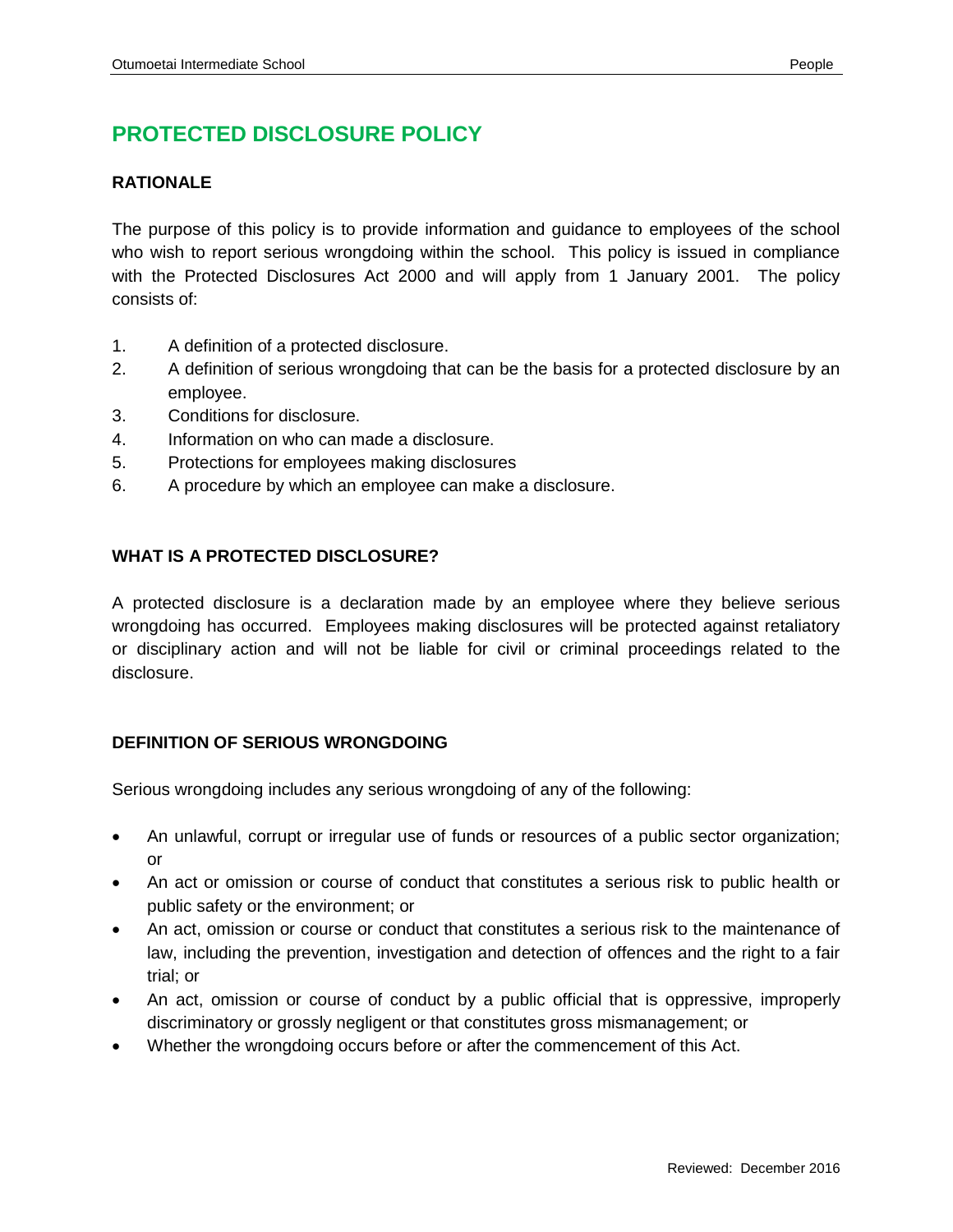#### **CONDITIONS FOR DISCLOSURE**

Before making a disclosure, the employee should be sure the following conditions are met:

- The information is about serious wrongdoing in or by the school
- The employee believes, on reasonable grounds, the information to be true or is likely to be true.
- The employee wishes the disclosure to be protected.

#### **WHO CAN MAKE A DISCLOSURE?**

Any employee of the school can make a disclosure. For the purposes of this policy, an employee includes:

- Current employees and principal;
- Former employees and principals; and
- Contractors supplying services to the school.

#### **PROECTION OF EMPLOYEES MAKING DISCLOSURES**

An employee who makes a disclosure and who has acted in accordance with the procedure outlined in this policy:

- May bring a personal grievance in respect of retaliatory action from their employers;
- May access the anti-discrimination provisions of the Human Rights Act in respect of retaliatory action from their employers;
- Are not liable for any civil or criminal proceedings, or to a disciplinary hearing by reason of not having made or referred to a disclosure; and
- Will, subject to Clause 5 of the Policy, have their disclosure treated with the utmost confidentiality.

The protections provided in this section will not be available to employees making allegations they know to be false or where they have acted in bad faith.

#### **OBJECTIVES**

**Procedures for making a protected disclosure under the** *Protected Disclosure Act 2000:*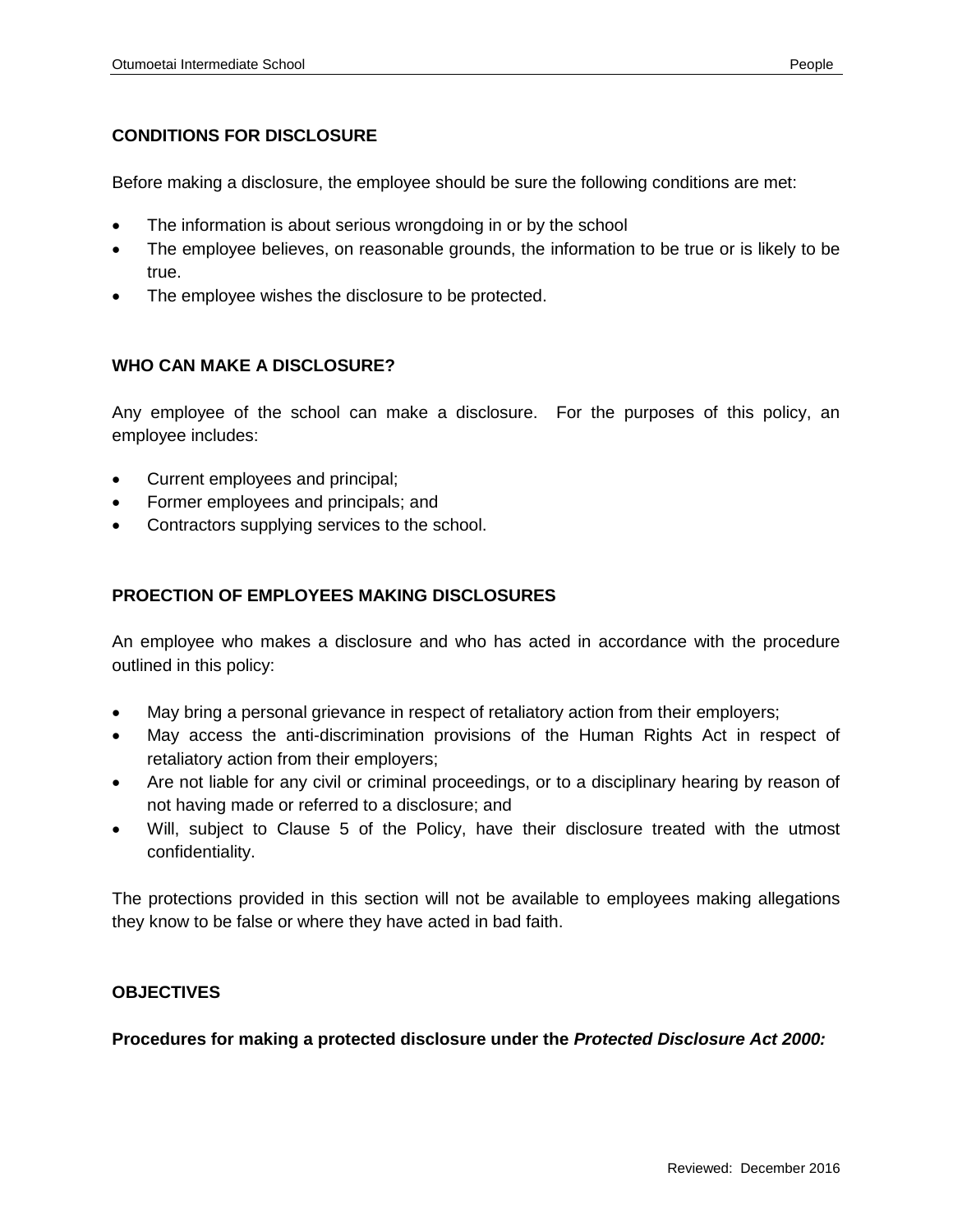- 1. If on reasonable grounds you believe you have information that a serious wrongdoing is occurring (or may occur) within the school and you wish to disclose that information so it can be investigated you can make a protected disclosure to the principal.
- 2. This can be done verbally or in writing. You should identify that the disclosure is being made under the *Protected Disclosures Act* and is following the Board procedure, provide details of the complaint (disclosure) and who the complaint is against.
- 3. If you believe that the principal is involved in the wrongdoing or has an association with the person committing the wrongdoing that would make it inappropriate to disclose to them, then you can make the disclosure to the Chairperson of the Board of Trustees.
- 4. It is then up to the person you disclose to to decide if the disclosure constitutes a serious wrongdoing and that the allegations need investigating
	- (a) to investigate the disclosure themselves
	- (b) to forward the disclosure to the Board or a committee of the Board to investigate
	- (c) whether it needs to be passed on to an **appropriate authority.** If it goes to an appropriate authority they will advise you that they are now investigating the complaint.
- 5. If you believe that both the Principal and the Chairperson of the Board of Trustees may be party to the wrongdoing or in close relationship with the person/s involved in the wrongdoing you can approach an external "appropriate authority" direct yourself.

## **Who is an "appropriate authority"?**

- 6. As noted above, in some circumstances the disclosure could be made to an appropriate authority by yourself or the person to whom you have made the disclosure. An appropriate authority is defined in the Act as including:
	- (a) includes:
		- (i) The Commissioner of Police
		- (ii) The controller and Auditor-General
		- (iii) The Director of the Serious Fraud Office
		- (iv) The Inspector-General of Intelligence and Security
		- (v) An Ombudsman
		- (vi) The Parliamentary Commissioner for the Environment
		- (vii) The Police Complaints Authority
		- (viii) The Solicitor-General
		- (ix) The State Services Commissioner
		- (x) The Health and Disability Commissioner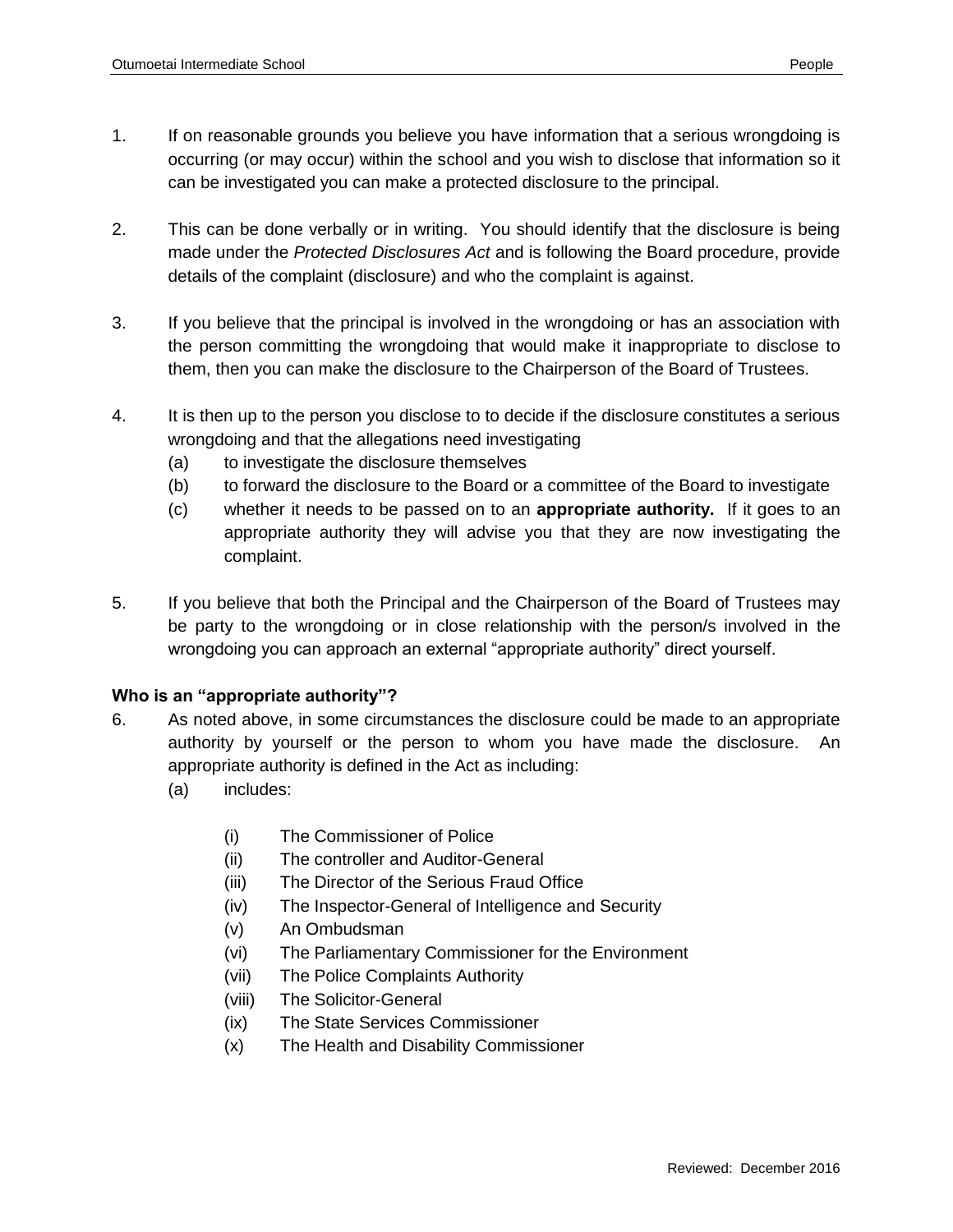- (b) includes the head of every public sector organization, whether or not mentioned in paragraph (a).
- 7. Clause (b) can mean that in certain circumstances the appropriate authority could be the Secretary of Education of the Ministry of Education (MOE) or the Chief Review Officer of the Education Review Office (ERO).

#### **Why can't I just go to the appropriate authority myself?**

- 8. There are three circumstances when you can go directly to the appropriate authority:
	- (a) When you believe that the head of the organization is also party to the wrongdoing or has an association with the person which would make it inappropriate for them to investigate.
	- (b) If the matter needs urgent attention or there are other exceptional circumstances.
	- (c) If after 20 working days there has been or action or recommended action on the matter to which the disclosure related.

Otherwise you need to go through the internal processes.

#### **What happens if even the appropriate authority does nothing?**

- 9. You could then make the disclosure to the Ombudsman (unless they were the authority you have already disclosed to) or a Minister of the Crown.
- 10. The Act does not protect you if you disclose information to the media or a member of parliament other than a Minister of the Crown in the circumstances referred to above.

#### **Where can I find out more information?**

- 11. If you notify the Office of the Ombudsman verbally or in writing that you have disclosed or are considering a disclosure under this Act, they must provide information and guidance on a number of matters including those discussed here and the protections and remedies available under the *Human Rights Act 1993* if the disclosure leads to victimization.
- 12. A copy of the Act can be found on the internet at New Zealand Legislation website: http://www.legislation.govt.nz/act/public/1993/0082/latest/whole.html#DLM304212.

Click on "P" then scroll down to the Protected Disclosures Act 2000.